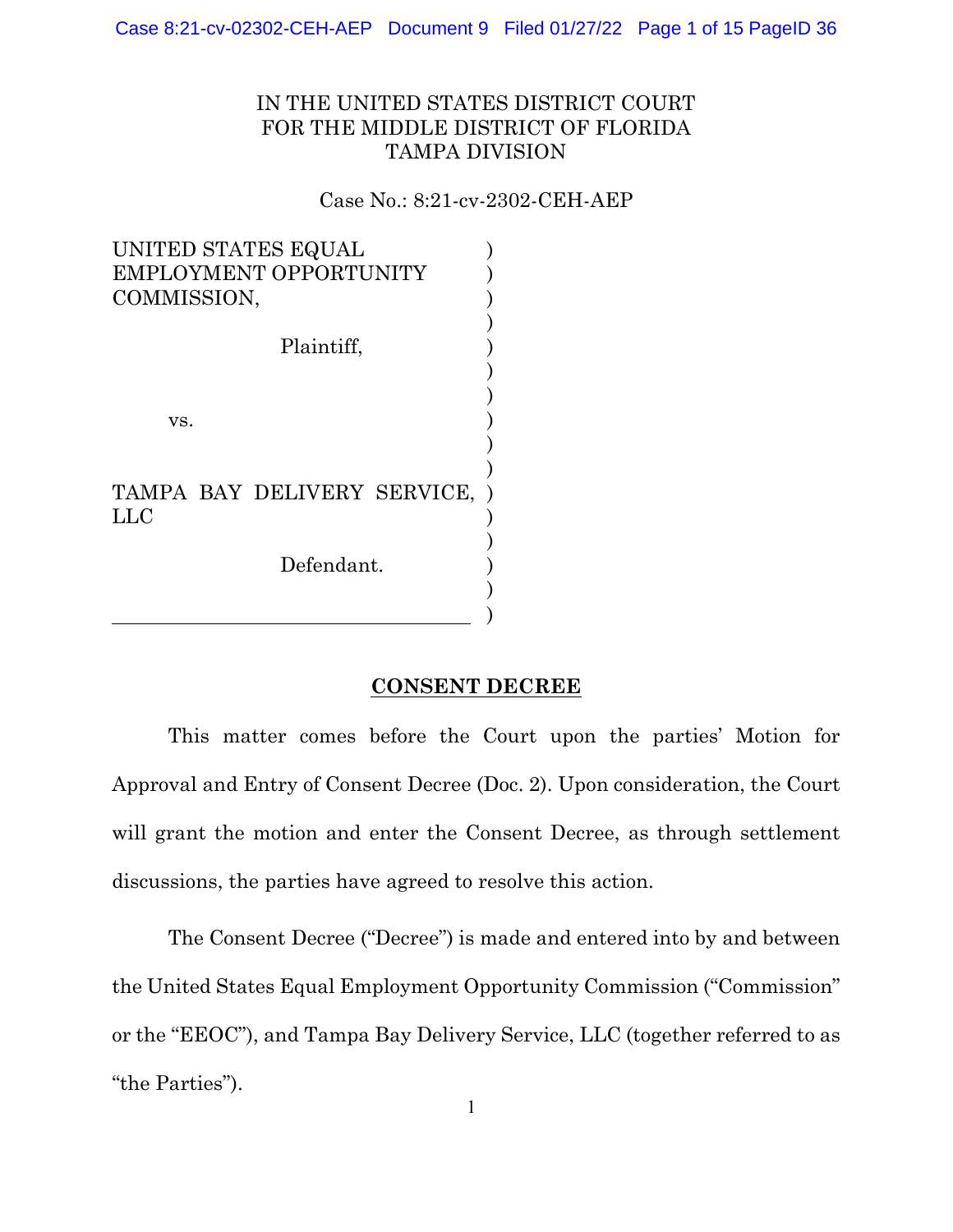### **INTRODUCTION**

1. The EEOC commenced this action on September 29, 2021, under Section706(f)(1) and (3) of Title VII of the Civil Rights Act of 1964, as amended, 42 U.S.C.§ 2000e-5(f)(1) and (3) ("Title VII") and Title I of the Civil Rights Act of 1991, 42 U.S.C. §1981a to correct unlawful employment practices on the basisof religion and to provide appropriate relief to Isavion Howard, a Christian whoEEOC alleges was terminated from his employment because of his religion.

2. Tampa Bay Delivery Service denies the allegations in the Complaint and denies that it violated Title VII.

3. In the interest of resolving this matter, to avoid costs of litigation, and as a result of having engaged in comprehensive settlement negotiations, the Parties have agreed that this action should be finally resolved by entry of this Decree. This Decree is final and binding on the Parties, and their respective successors and assigns.

4. No waiver, modification or amendment of any provision of this Decree will be effective unless made in writing and signed by an authorized representative of each of the Parties. By mutual agreement of the Parties, this Decree may be amended or modified in the interests of justice and fairness in order to effectuate the provisions of this Decree.

5. This Decree fully and finally resolves the claims asserted by the Commission in the Complaint filed in this action styled *EEOC v. Tampa Bay*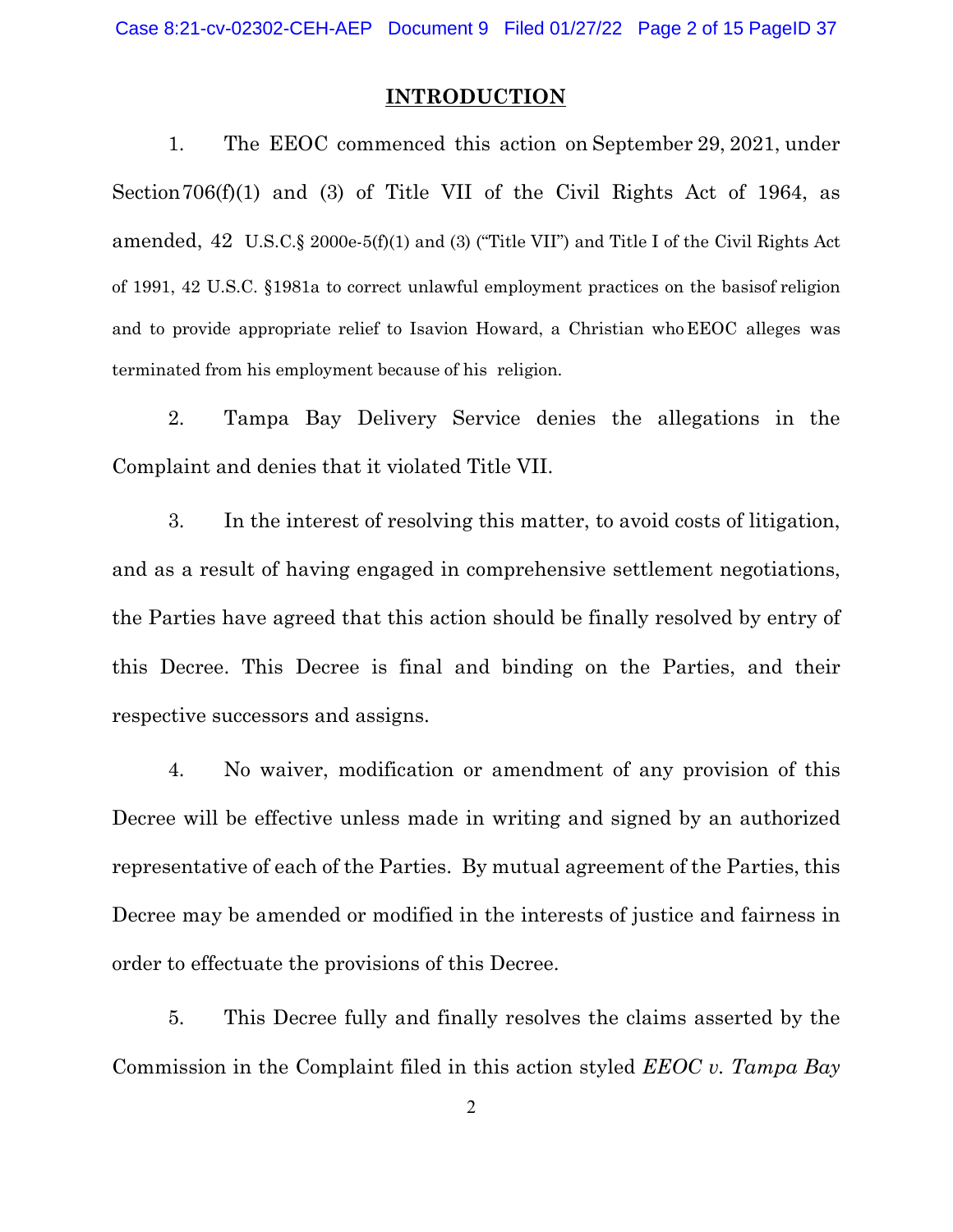*Delivery Service, LLC*, and the underlying EEOC charge of discrimination, Charge No. 511-2019-04362C.

6. This Decree constitutes the complete understanding between the Parties with respect to the matters herein.

7. If one or more provisions of this Decree are rendered unlawful or unenforceable, the Parties shall attempt to agree upon what amendments to this Decree, if any, are appropriate to effectuate the purposes of this Decree. In any event, the unaffected provisions will remain enforceable.

8. This Decree does not resolve any charges of discrimination that may be pending with the Commission against Tampa Bay Delivery Service other than the Charge referred to in paragraph 5. This Decree in no way affects the EEOC's right to bring, process, investigate or litigate other charges that may be in existence or that may later be filed against Tampa Bay Delivery Service in accordance with standard EEOC procedures.

9. Nothing in this Decree shall be construed to limit or reduce Tampa Bay Delivery Service's obligations to comply with the statutes enforced by EEOC: Title VII of the Civil Rights Act of 1964, as amended, 42 U.S.C. §2000e *et seq*., ("Title VII"), Title I of the Americans with Disabilities Act ("ADA"), 42 U.S.C. §12101, as amended, the Age Discrimination in Employment Act ("ADEA"), 29 U.S.C. §§621-633a, as amended, the Equal Pay Act ("EPA"), 29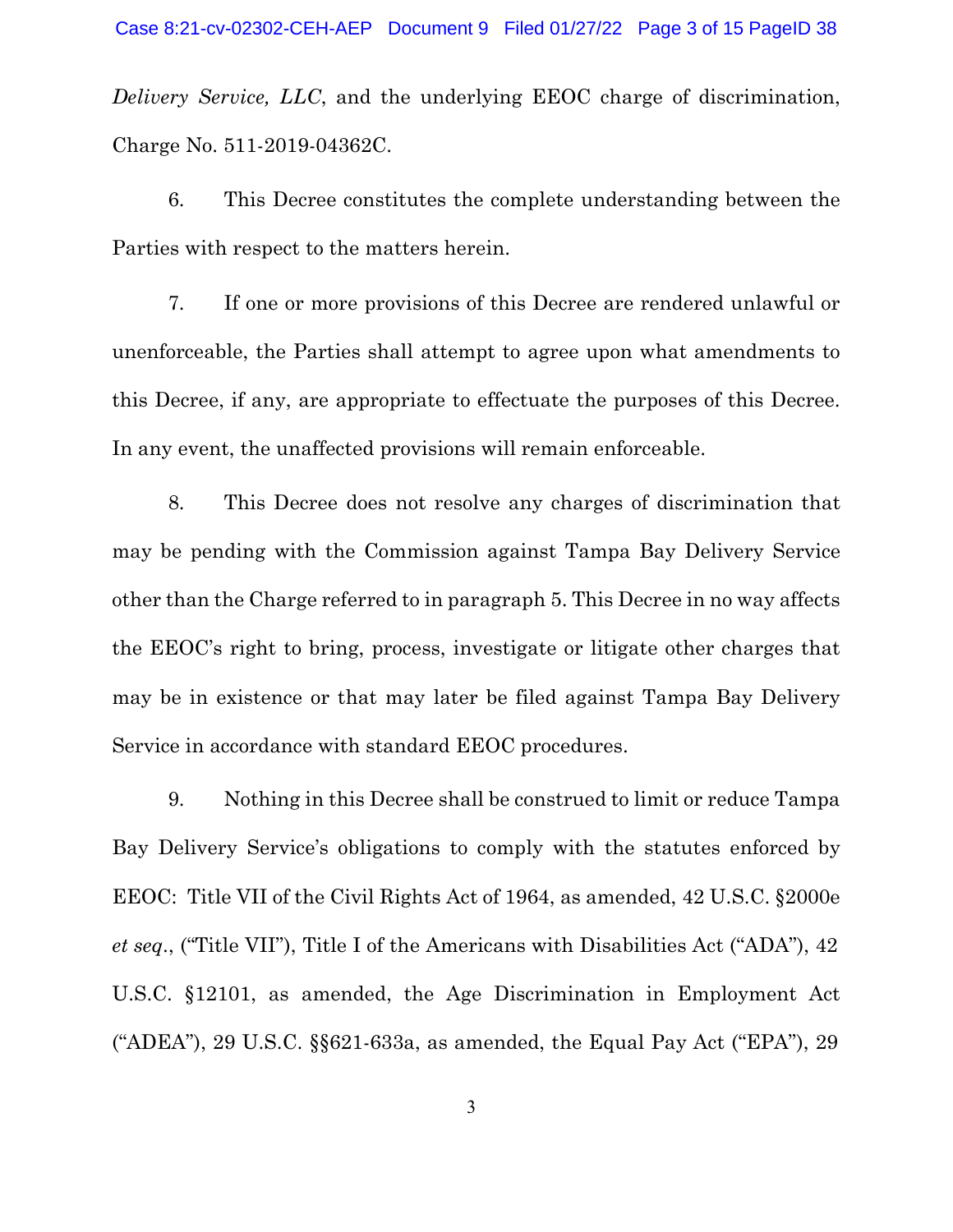U.S.C. §206(d), and the Genetic Information Nondiscrimination Act of 2008 ("GINA), 42 U.S.C. § 2000f.

## **FINDINGS**

10. Having carefully examined the terms and provisions of this Decree, and based on the pleadings, record, and stipulations of the Parties, the Court finds the following:

> a. This Court has jurisdiction over the subject matter of this action and the Parties;

> b. The Court will retain jurisdiction for the duration of this Decree;

> c. No party shall contest the jurisdiction of this Court to enforce this Decree and its terms or the right of the Commission to bring an enforcement suit upon alleged breach of any term(s) of this Decree;

> d. The terms of this Decree are adequate, fair, reasonable, equitable, and just. The rights of Mr. Howard and the public interest are adequately protected by this Decree; and

> e. The terms of this Decree are and shall be binding upon the present and future representatives, agents, directors, officers, successors, heirs and assigns of Tampa Bay Delivery Service.

# **NOW, THEREFORE, IT IS ORDERED, ADJUDGED AND DECREED AS FOLLOWS:**

# **DURATION OF DECREE**

11. This Decree shall be in effect for a period of two and a half (2.5)

years from the Effective Date. The Effective Date is defined as the date on

which the Court gives final approval to the Decree by entering it on the Court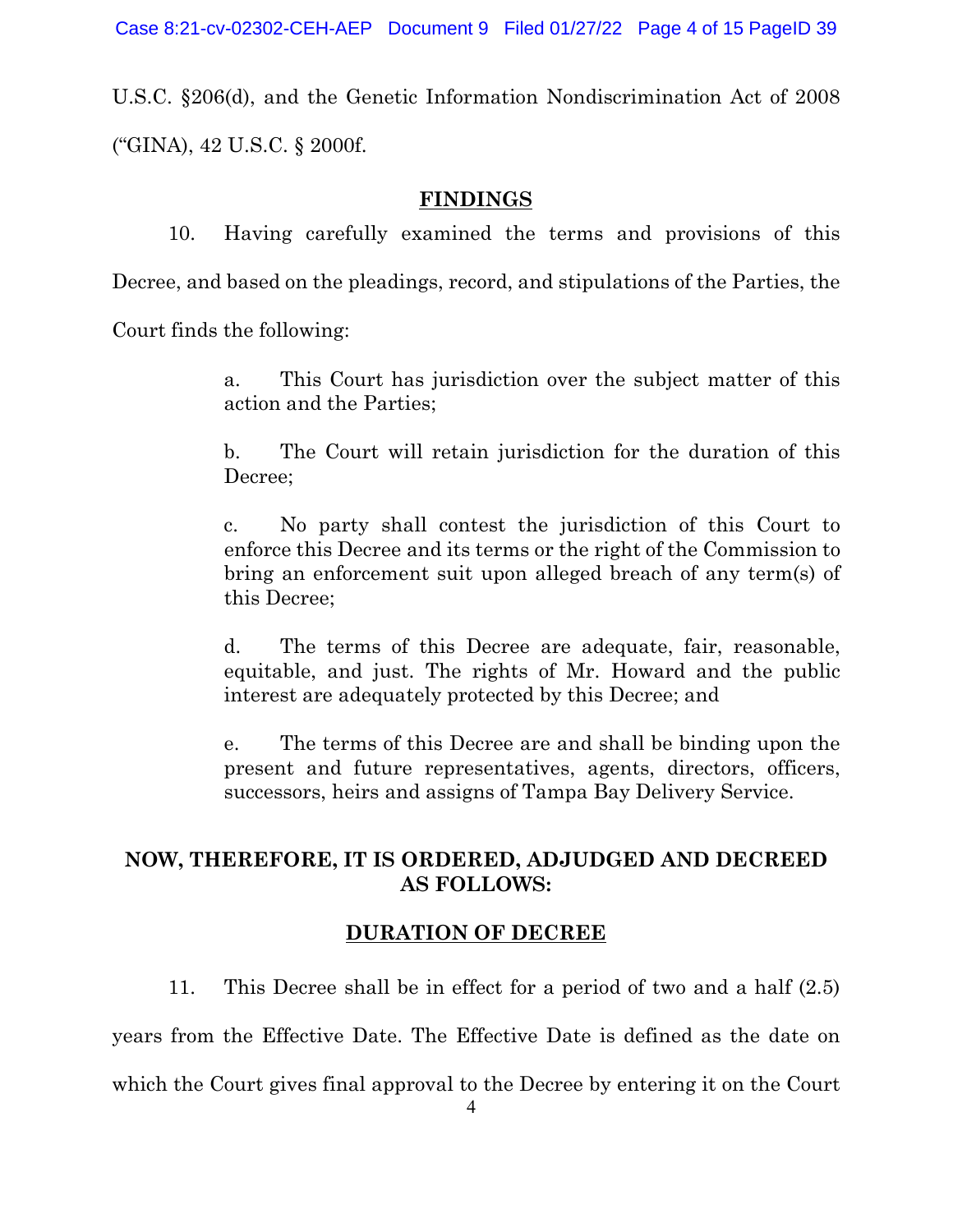docket.

12. This Decree will not expire while any enforcement action concerning this Decree is pending. The duration of this Decree shall be extended by any time period required for the resolution of any enforcement action.

## **MONETARY RELIEF**

13. Tampa Bay Delivery Service shall pay Mr. Howard the total sum of \$50,000 in settlement of the claims brought by EEOC and Ms. Claude. The money shall be distributed as follows: \$25,000 in back pay damages for which an IRS Form W-2 will issue and \$25,000 in compensatory damages for which an IRS Form 1099 will issue.

14. Payment shall be made within ten (10) calendar days following the Court's approval of this Decree. All checks will be delivered via hand-delivery or certified mail to 4211 W Lasalle St., Tampa, FL 33607. Copies of the checks shall be contemporaneously sent to the attention of "EEOC Regional Attorney, Robert E. Weisberg, Re: Tampa Bay Delivery Service Consent Decree," at United States Equal Employment Opportunity Commission, Miami Tower, 100 SE 2nd Street, Suite 1500, Miami, Florida 33131, and via e-mail at [mdoconsentdecreecompliance@eeoc.gov.](mailto:mdoconsentdecreecompliance@eeoc.gov)

15. If Tampa Bay Delivery Service fails to timely send the payments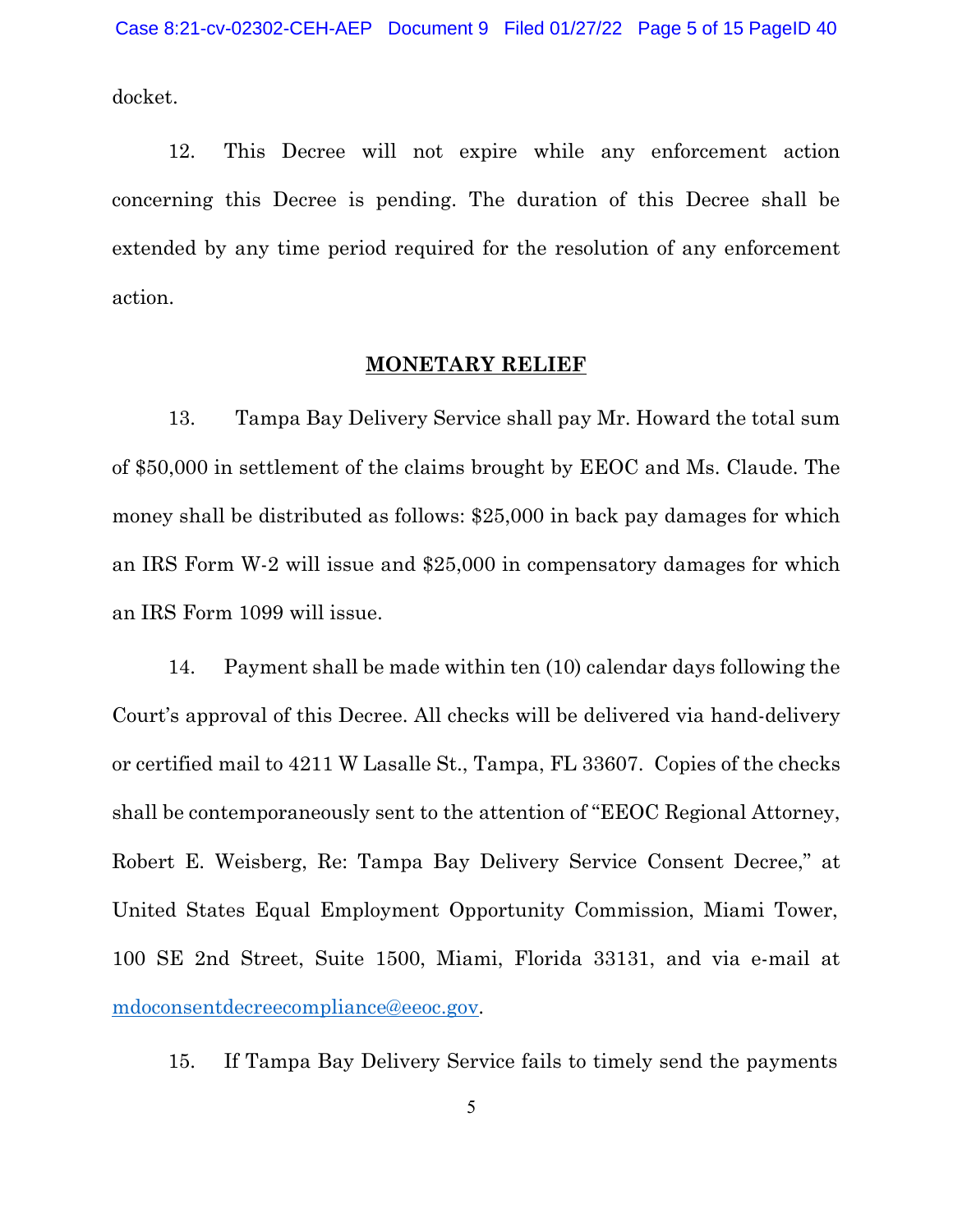described in paragraphs 13-14 above, then Tampa Bay Delivery Service shall pay interest on the defaulted payments at a rate calculated pursuant to 26 U.S.C. §6621(b) until the same is paid, and bear any additional costs incurred by the EEOC caused by the non-compliance or delay, including but not limited to any and all costs arising out of EEOC's efforts to enforce this decree in federal court.

# **GENERAL INJUNCTIVE PROVISIONS**

16. Tampa Bay Delivery Service, and all of its officers, managers, supervisors, employees, agents, partners, successors, and assigns, shall accommodate the religious beliefs or practices of its applicants and employees, including, but not limited to, practices prohibiting working on Sundays, unless providing such accommodation would cause undue hardship

# **APPOINTMENT OF RELIGIOUS ACCOMMODATIONS DECISIONMAKER**

17. Tampa Bay Delivery Service shall designate an individual, a specific position, or an entity mutually agreed upon with the EEOC to serve as the Religious Accommodations Decisionmaker to make decisions on all requests for a religious accommodation.

## **CREATION OF ANTI-RELIGIOUS DISCRIMINATION POLICY**

18. Within sixty (60) days of the Effective Date, Tampa Bay Delivery Service shall adopt policies and practices that explicitly prohibit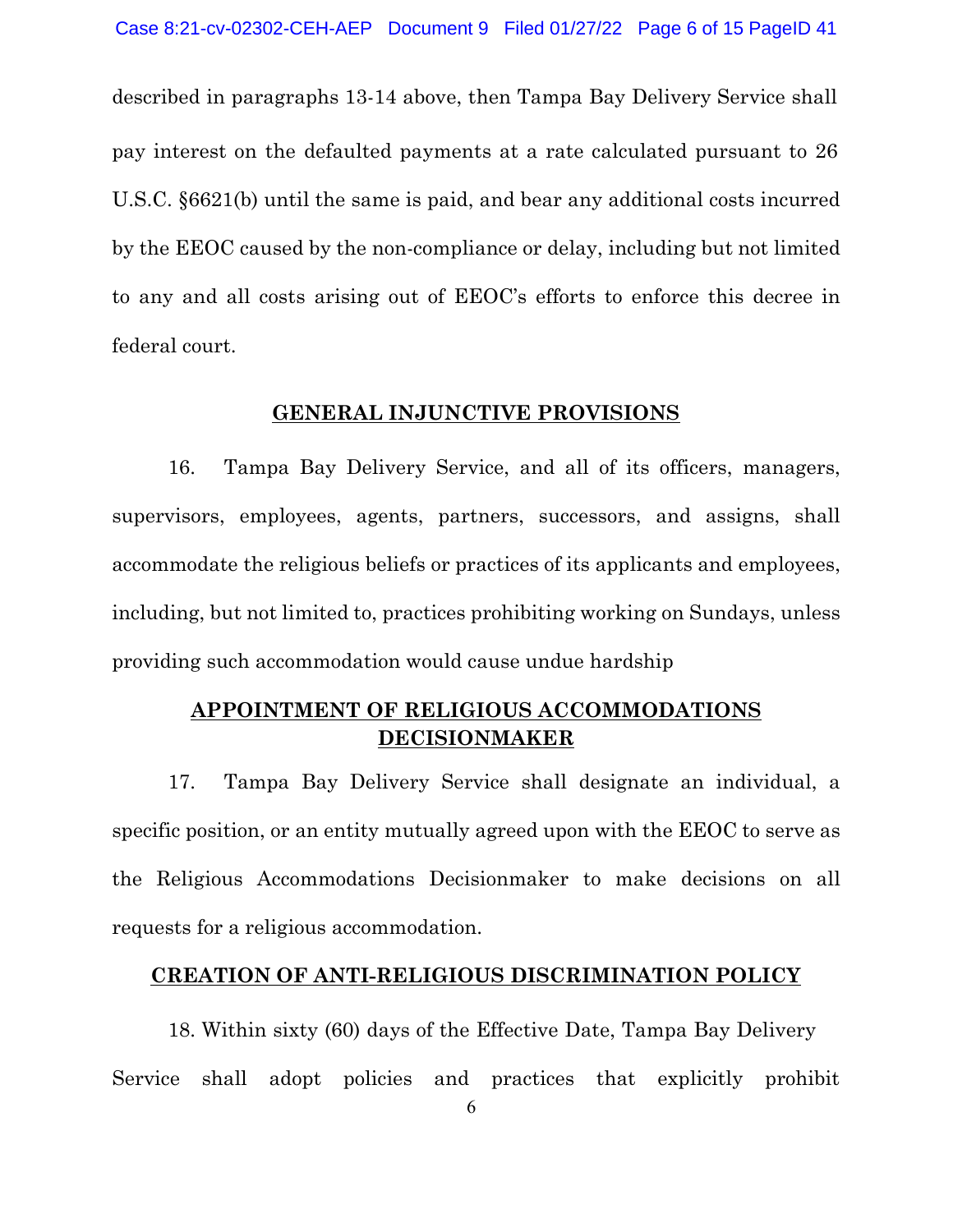discrimination on the basis of religion and outline a process for requesting a religious accommodation. As part of such new policies and practices, Tampa Bay Delivery Service agrees to make decisions on requests for religious accommodations within seven (7) days. Further, to the extent a request for religious accommodation is denied, Tampa Bay Delivery Service shall advise the applicant or employee of the reason for the denial in writing. Tampa Bay Delivery Service shall provide a copy of the revised policy to the EEOC for review within sixty (60) calendar days of the Effective Date of this Agreement. EEOC will review the policy only for compliance with this provision and can provide comment or request revision due to non-compliance.

19. Within twenty (20) calendar days of the policy adoption, Tampa Bay Delivery Service shall distribute copies of the Policy to each of Tampa Bay Delivery Service's employees and to new employees during the duration of this Decree. A copy of the revised policy shall also be included in any relevant policy or employee manuals or handbooks maintained by Tampa Bay Delivery Service. The revised policy must be kept and maintained in an accessible place for all employees.

# **MANAGEMENT TRAINING**

20. Tampa Bay Delivery Service agrees to provide 90 minutes of live, in-person training to all managerial employees and supervisors regarding Title VII, focusing on Title VII's prohibition on religious discrimination, and will do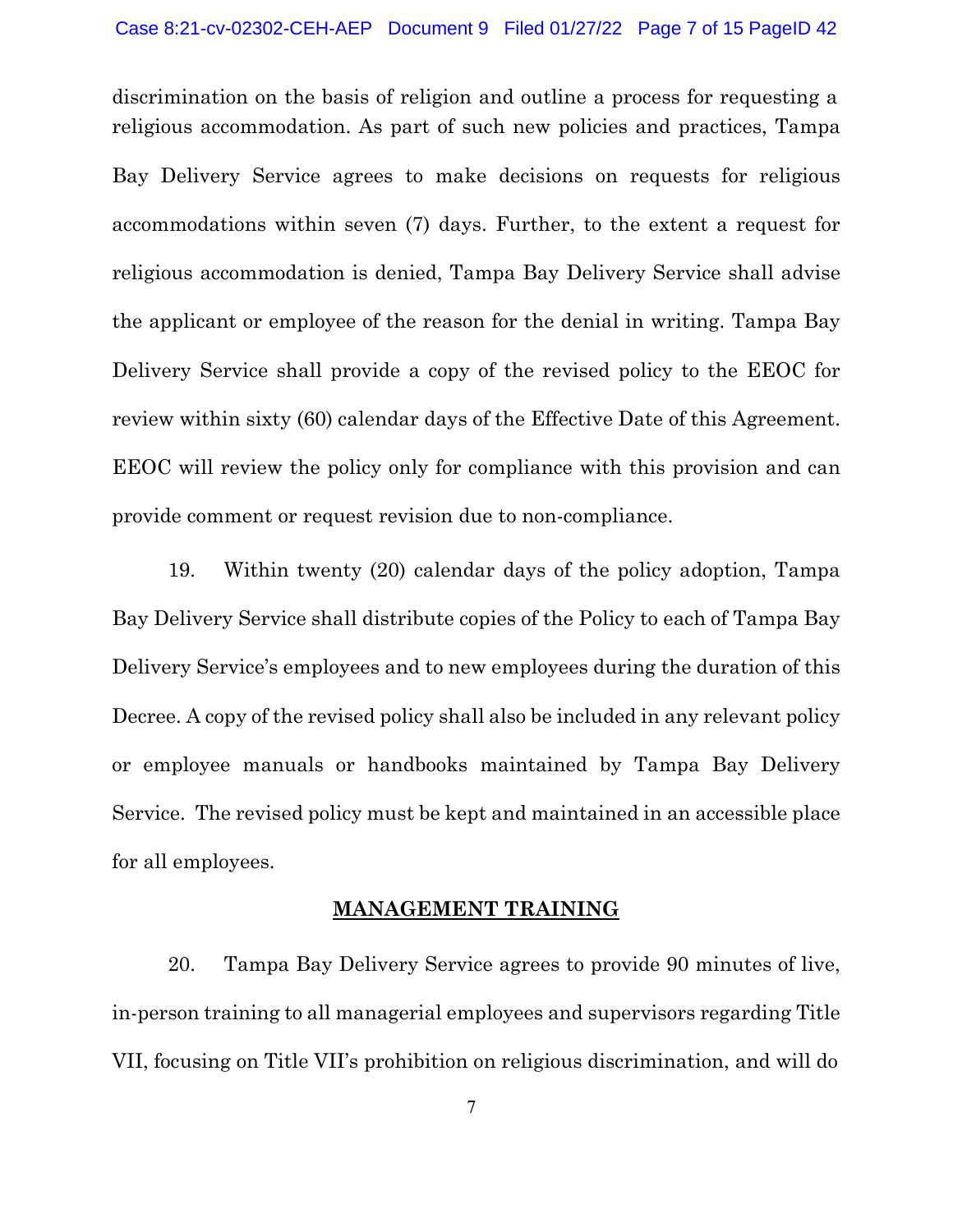so within thirty (30) days of the Effective Date, and then annually thereafter during the duration of this agreement. The Training shall be conducted by an independent organization with subject matter expertise in equal employment opportunity laws mutually agreed upon with the EEOC. To the extent necessary due to the on-going coronavirus pandemic, the first training may be delivered via zoom or a similar platform, provided that the trainer and all participants have videos turned on and are all visible throughout the training.

21. The training shall include the following: (1) an explanation of the prohibitions against discrimination on the basis of religion; (2) an explanation of the rights and responsibilities of managers and employees under Tampa Bay Delivery Service's anti-religious discrimination policies and procedures; (3) an explanation of religious stereotyping and unlawful religious-related assumptions about persons that managers should avoid when dealing with applicants and employees; (4) instructions on how to respond to and assess a request for a reasonable accommodation; (5) guidance on how to address a concern about an applicant's or employee's ability to perform the job due to religious practices-related concerns; (6) examples of implicit bias against applicants and employees on the basis of religion; (7) guidelines and procedures for good workplace investigations; and (8) examples and instructions on reasonable accommodations for applicants or employees with religious practices and beliefs.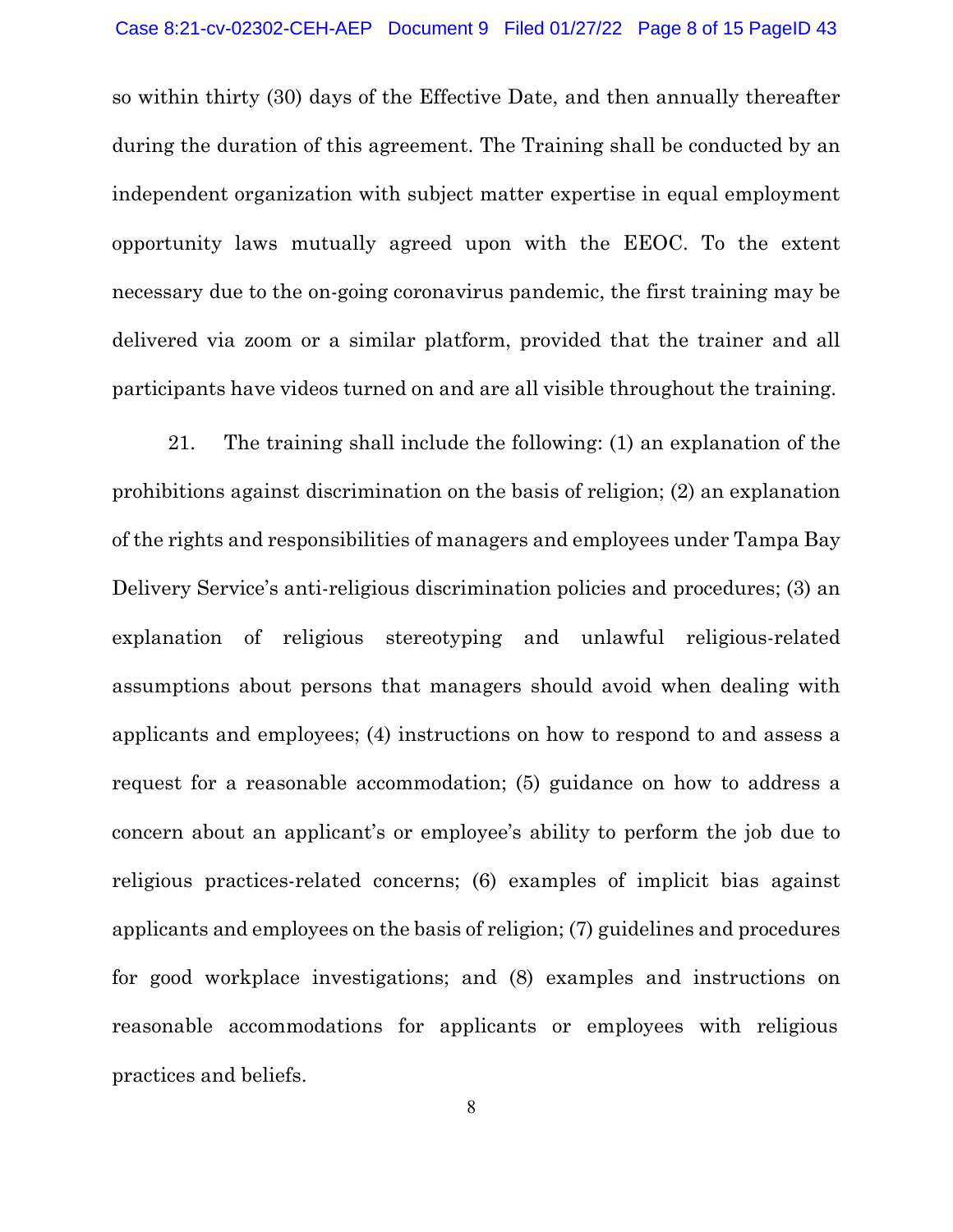22. Tampa Bay Delivery Service agrees to provide EEOC with fifteen (15) days' notice of any training session herein. Tampa Bay Delivery Service will provide EEOC, upon request, with any and all copies of pamphlets, brochures, outlines or other written materials provided to the participants of the training sessions. Additionally, Tampa Bay Delivery Service agrees that the EEOC may, at the EEOC's discretion, be in attendance at any training session.

23. Fourteen (14) calendar days after each training, Tampa Bay Delivery Service shall provide the EEOC a list of all attendees, including first and last name, and title.

#### **NOTICE**

24. Within ten (10) calendar days from the Court's approval of this Consent Decree, Tampa Bay Delivery Service shall post at all Tampa Bay Delivery Service locations an eleven (11) inches by fourteen (14) inches laminated copy of the Notice attached as Exhibit A to this Decree in a conspicuous location, easily accessible to and commonly frequented by Tampa Bay Delivery Service employees (*i.e.*, employee bulletin board). The Notice shall remain posted for the entire period this Consent Decree is effective. Tampa Bay Delivery Service shall take all reasonable steps to ensure that the posting is not altered, defaced or covered by any other material.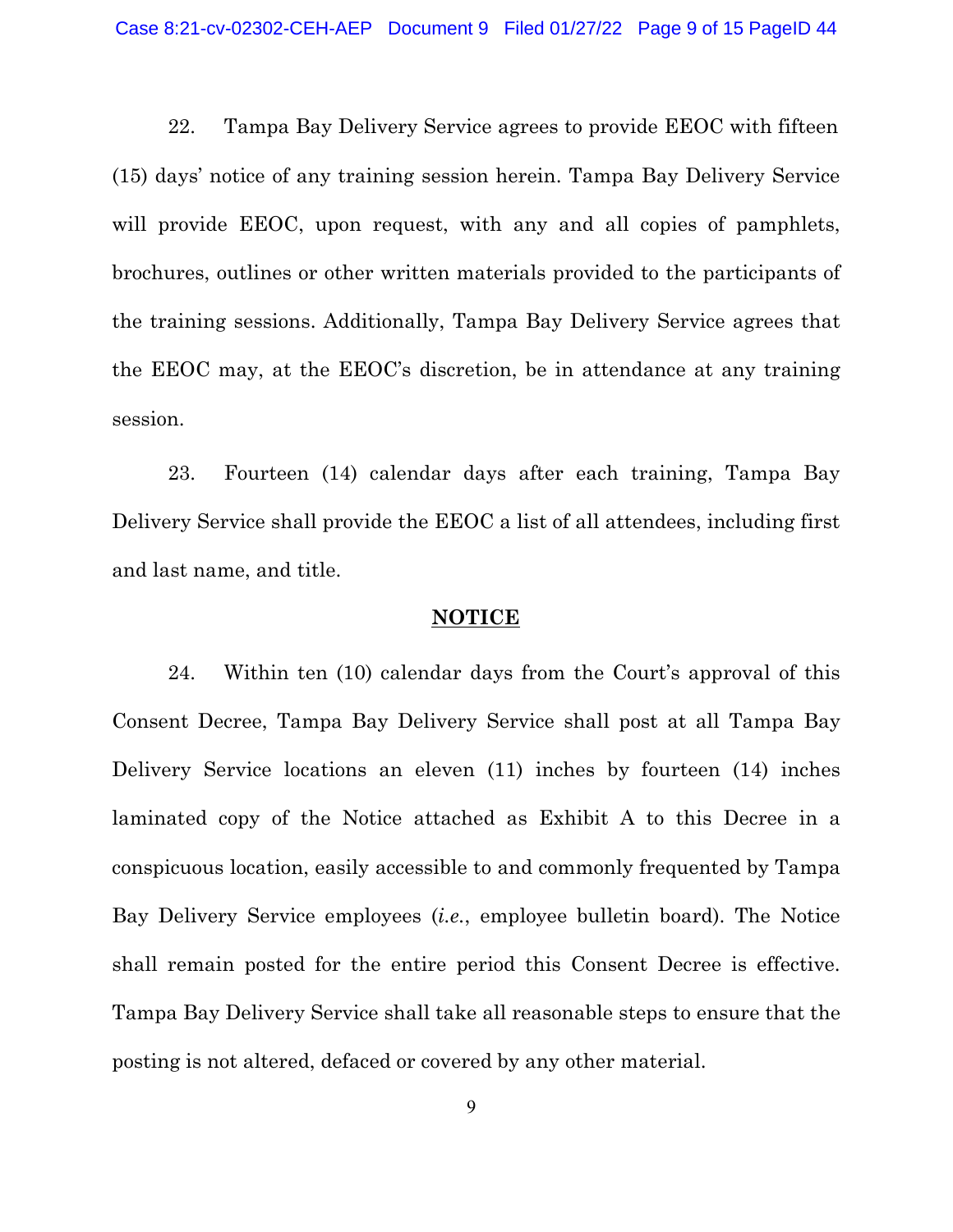## **REPORTING**

25. Tampa Bay Delivery Service shall furnish to EEOC a written Report every six (6) months for the duration of this Decree. The first report shall be due six (6) months after entry of the Decree, and thereafter by June 30th and December 30th annually. A final Report shall be provided within one week of the Expiration of this Decree. Each such Report shall contain the following:

- a. A certification that Tampa Bay Delivery Service conducted the training required in paragraphs 20-21 above, including the dates of the training, and the start times and end times of each training session;
- b. A certification that Tampa Bay Delivery Service has made and/or maintained the posting and distributions required in paragraph 24 above.
- c. Tampa Bay Delivery Service shall disclose all requests for accommodations on the basis of religion that it has received from applicants or employees. Reports about requests for religious accommodations shall include: (1) employee/applicant's name, address, and phone number; (2) a description of the accommodation requested; (3) whether the accommodation was granted and, if not, the reason for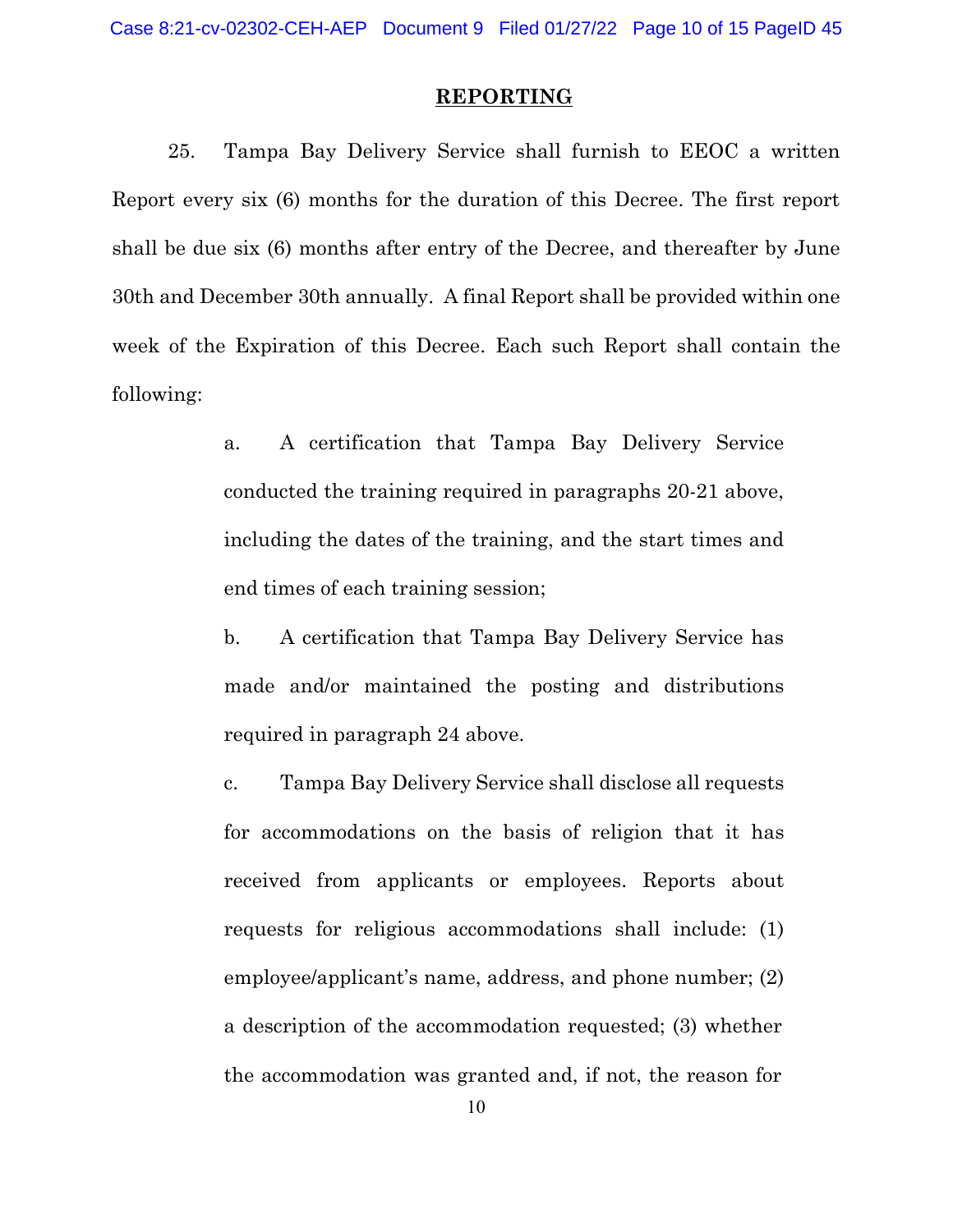the denial; (4) the name and title of any person involved in determining whether the accommodation should be granted; (5) any record or documents made or reviewed in the course of determining whether an accommodation would be feasible. In the event there are no requests for an accommodation on the basis of religion, Tampa Bay DeliveryService shall send the EEOC a "negative" report indicating no request for accommodation activity.

### **COMPLIANCE**

26. The EEOC may review compliance with this Decree at any time during its duration.

27. If at any time during the duration of this Decree the EEOC believes that Tampa Bay Delivery Service is in violation of this Decree, the EEOC may conduct appropriate interviews of Tampa Bay Delivery Service employees and request documents from Tampa Bay Delivery Service.

28. Any submissions, reports, certifications, notices, or other materials that are required to be submitted to EEOC shall be emailed to the attention of "EEOC Regional Attorney, Robert E. Weisberg, Re: Tampa Bay Delivery Service Consent Decree," at [mdoconsentdecreecompliance@eeoc.gov.](mailto:mdoconsentdecreecompliance@eeoc.gov)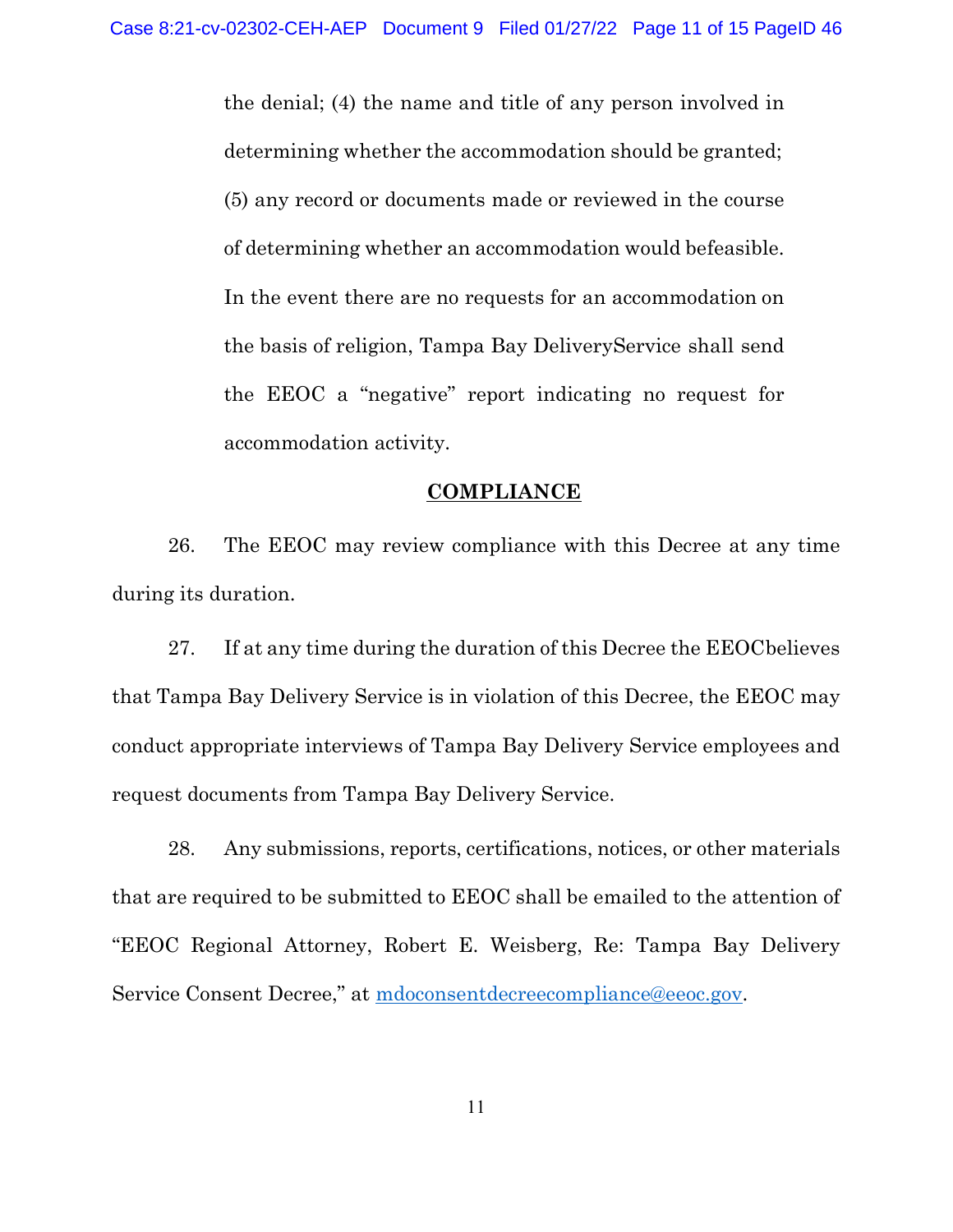## **NOTIFICATION OF SUCCESSORS**

29. Tampa Bay Delivery Service shall provide prior written notice to any potential purchaser of its business and to any other potential successor of the EEOC's lawsuit, the allegations raised in the EEOC's complaint, and the existence and contents of this Decree.

### **DISPUTE RESOLUTION**

30. In the event EEOC believes that Tampa Bay Delivery Service has failed to comply with any provision(s) of the Decree, EEOC will notify Tampa Bay Delivery Service and Tampa Bay Delivery Service must make a good faith attempt to cure any breach of the Decree within ten (10) calendar days of notification. The Parties may jointly agree to extend the ten (10) day cure period. The ten (10) days to cure provision of this Paragraph shall not apply, however, to the payment required by paragraph 13 above.

31. Following the ten (10) day cure period, EEOC shall have the right to enforce the Decree and/or remedy any breach in this Court.

32. No party shall contest the Court's jurisdiction to hear a dispute arising from the Decree nor challenge EEOC's authority to bring an action to enforce the terms of the Decree in this Court.

## **NO CONDITIONAL RECEIPT**

33. Tampa Bay Delivery Service will not condition the receipt of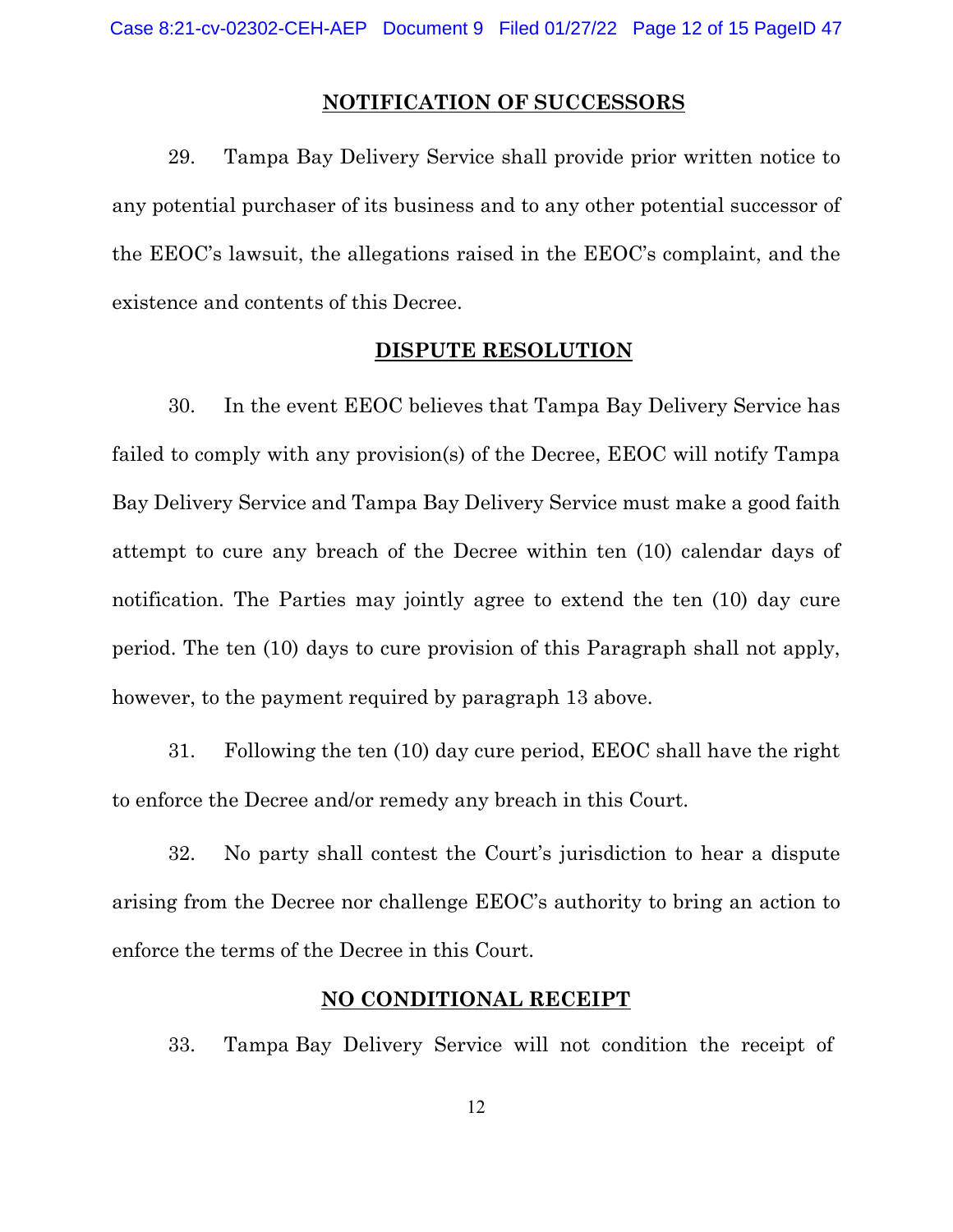individual relief on an individual's agreement to: (a) maintain as confidential the terms of this Consent Decree or the facts of the case; (b) waive his or her statutory right to file a charge with any federal or state anti-discrimination agency; or (c) promise not to reapply for a position, directly or indirectly, with Tampa Bay Delivery Service.

### **COSTS**

34. Each party to this Decree shall bear its own costs associated with this litigation.

35. If the Court finds that Tampa Bay Delivery Service has breached the terms of the Consent Decree, Tampa Bay Delivery Service shall bear all costs incurred by EEOC caused by Tampa Bay Delivery Service's noncompliance with the Consent Decree, including any and all costs arising out of EEOC's efforts to enforce the Consent Decree and/or remedy any breach in Court.

36. The parties' joint Motion for Approval and Entry of Consent Decree (Doc. 2) is **GRANTED**. The Clerk is directed to close this case.

**SO ORDERED**, **ADJUDGED**, **AND DECREED** in Tampa, Florida on January 27, 2022

Charlene Edwards Honeywell

United States District Judge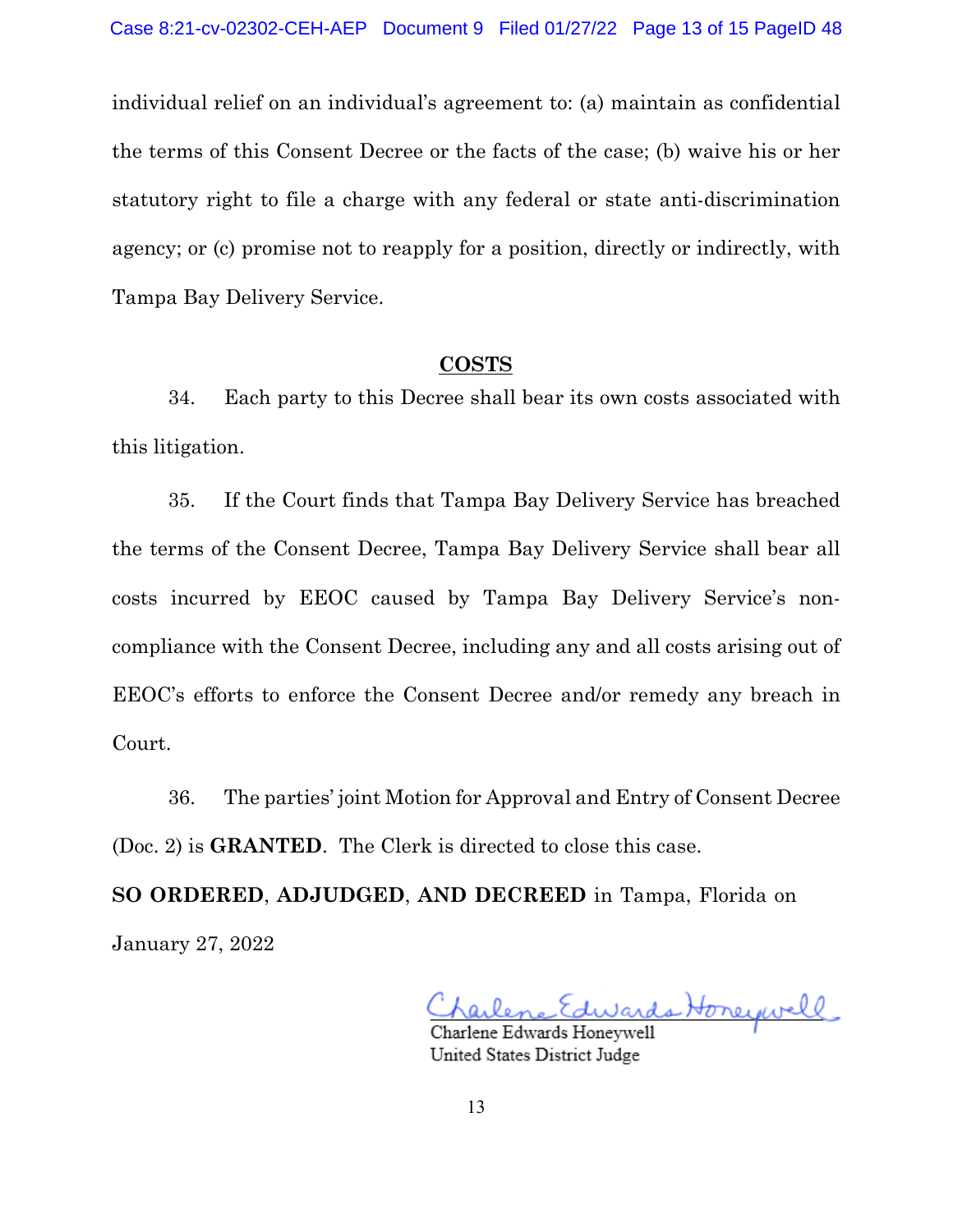Case 8:21-cv-02302-CEH-AEP Document 9 Filed 01/27/22 Page 14 of 15 PageID 49

Copies to: Counsel of Record and Unrepresented Parties, if any